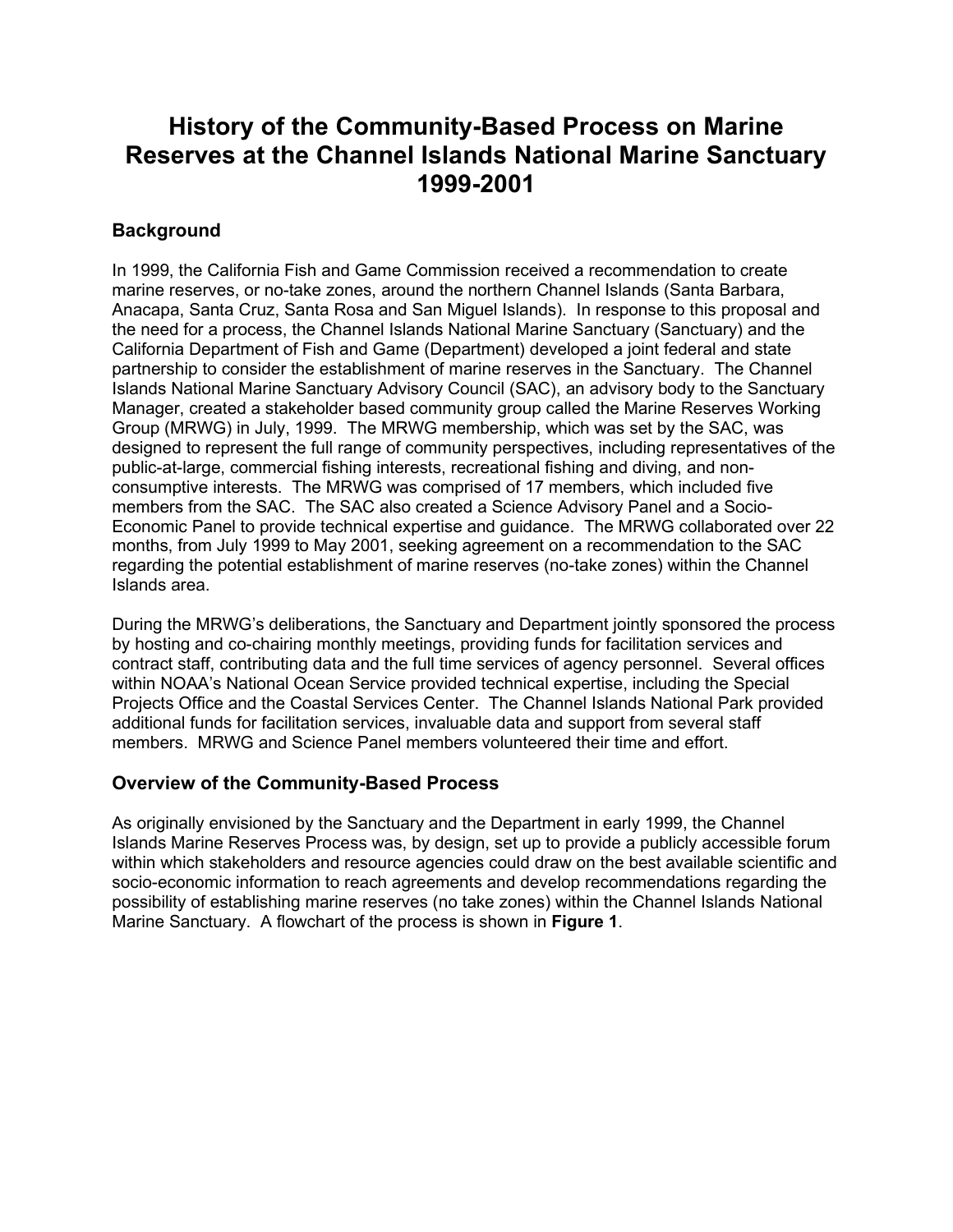

**Figure 1. Channel Islands Marine Reserves Process Flowchart**

## *Formation and Composition of the MRWG*

The Sanctuary Advisory Council (SAC) established the initial membership of the MRWG in the Spring of 1999. Five SAC members requested to serve on the MRWG, while the other 12 members of the 17-person group were nominated and approved for membership by majority votes of the SAC. Neither the Department nor the Sanctuary management or staff were involved in setting the membership of the MRWG. Subsequent designations of alternate members and replacements for departed members were handled directly by the MRWG, subject to final ratification by the SAC. A list of MRWG members and their affiliations is presented in Table 1.

The membership of the MRWG was established by the Sanctuary Advisory Council with the intention of having a range of community and stakeholder perspectives being represented. These included the public-at-large, commercial fishing and diving interests, recreational fishing and diving, and conservation interests. The SAC sought to have relative parity between members representing consumptive and non-consumptive interests on the MRWG. However, because it was envisioned that the group would develop its recommendations through consensus, achieving a perfect numerical balance on the MRWG was not considered essential for a fair process.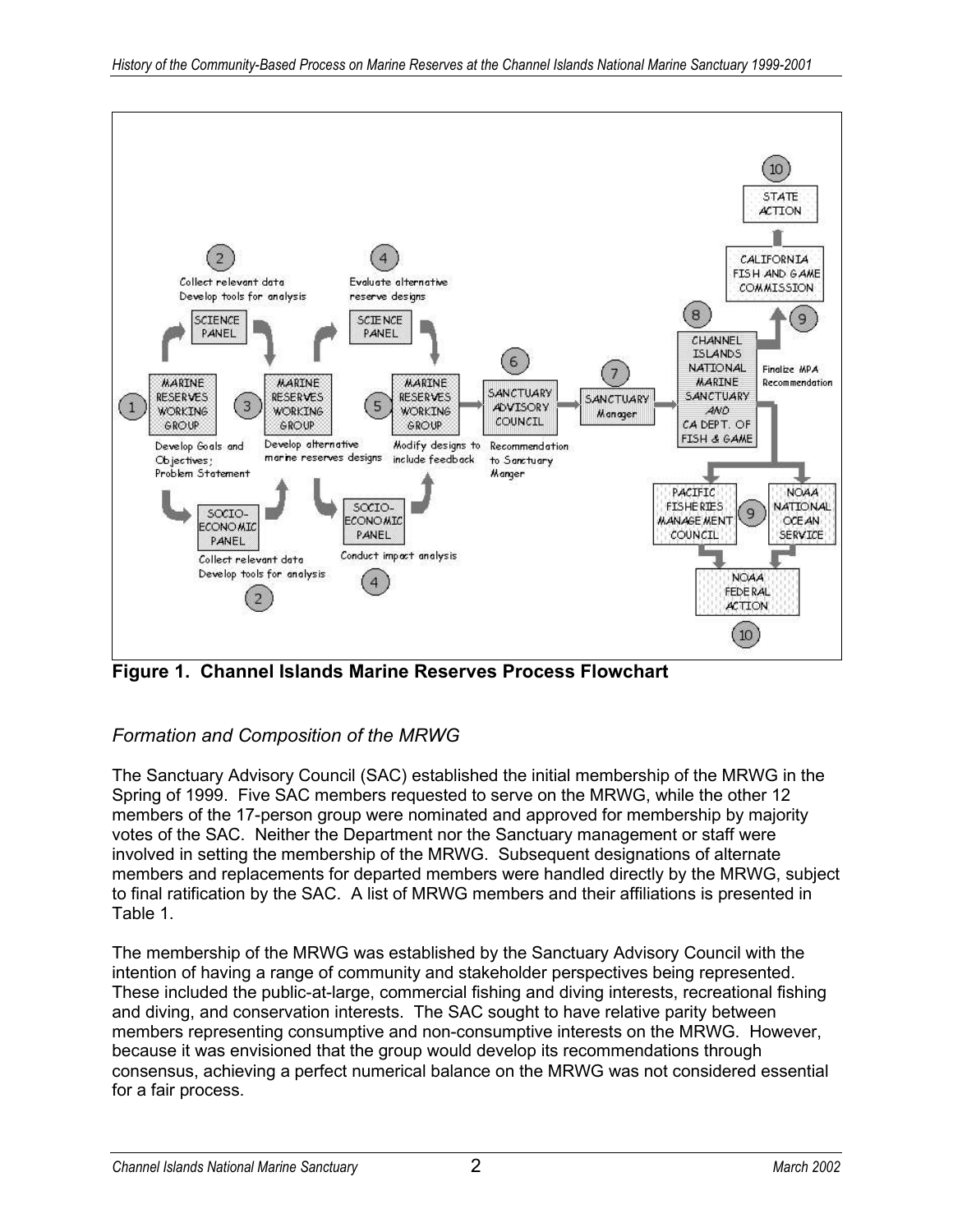| <b>Name</b>                                         | <b>Affiliation</b>                                             | Representing                 |
|-----------------------------------------------------|----------------------------------------------------------------|------------------------------|
| Patricia Wolf (Co-Chair)                            | California Department of Fish and Game                         | CA Dept. of Fish and Game    |
| <b>Matthew Pickett Co-Chair</b>                     | Sanctuary Manager                                              | <b>CINMS</b>                 |
| Greg Helms                                          | <b>Center for Marine Conservation</b>                          | Conservation                 |
| Steve Roberson                                      | Channel Is. Marine Resource Restoration Committee Conservation |                              |
| Shawn Kelly                                         | <b>Surfrider Foundation</b>                                    | Conservation                 |
| <b>Chris Miller</b>                                 | CA Lobster Trappers Association                                | Consumptive                  |
| Neil Guglielmo                                      | Squid seiner and processor                                     | Consumptive                  |
| Dale Glanz                                          | <b>ISP Alginates</b>                                           | Consumptive                  |
| <b>Tom Raftican</b>                                 | <b>United Anglers</b>                                          | Consumptive                  |
| Marla Daily                                         | <b>Sanctuary Advisory Council</b>                              | Public at large              |
| Craig Fusaro                                        | <b>Sanctuary Advisory Council</b>                              | Public at large              |
| <b>Gary Davis</b>                                   | <b>National Park Service</b>                                   | <b>National Park Service</b> |
| Mark Helvey                                         | <b>National Marine Fisheries Service</b>                       | <b>NMFS</b>                  |
| Deborah McArdle                                     | California Sea Grant                                           | California Sea Grant         |
| Locky Brown                                         | <b>Channel Islands Council of Divers</b>                       | <b>Sport Diving</b>          |
| Robert Fletcher                                     | Sportfishing Association of CA                                 | Marinas/Businesses           |
| <b>Former Members:</b>                              |                                                                |                              |
| Ed Cassano Former Co-Chair Former Sanctuary Manager |                                                                | <b>CINMS</b>                 |
| Alicia Stratton                                     | <b>Surfrider Foundation</b>                                    | Conservation                 |
| <b>Michael McGinnis</b>                             | <b>UCSB Ocean &amp; Coastal Policy Center</b>                  | Conservation                 |

**Table 1. Marine Reserves Working Group Membership**

### *Scientific Support Panels*

Members of the Science Advisory Panel appear in Table 2.

|  |  |  | <b>Table 2. Science Advisory Panel</b> |  |
|--|--|--|----------------------------------------|--|
|--|--|--|----------------------------------------|--|

| <b>Name</b>             | <b>Affiliation</b>                       | Representing               |
|-------------------------|------------------------------------------|----------------------------|
| Dr. Matthew Cahn, Chair | <b>CSU Northridge</b>                    | <b>Public Policy</b>       |
| Dr. Bruce Kendall       | <b>UC Santa Barbara</b>                  | <b>Population Dynamics</b> |
| Dr. Steve Schroeter     | <b>UC Santa Barbara</b>                  | Invertebrate Zoology       |
| Dr. Mark Carr           | UC Santa Cruz                            | <b>Icthyology</b>          |
| Dr. Steve Murray        | <b>CSU Fullerton</b>                     | Invertebrate Zoology       |
| Dr. Dave Siegel         | <b>UC Santa Barbara</b>                  | Physical Oceanography      |
| Dr. Robert Warner       | UC Santa Barbara                         | Marine Ecology             |
| Dr. Daniel Reed         | UC Santa Barbara                         | Marine Ecology             |
| Dr. Allan Stewart-Oaten | UC Santa Barbara                         | <b>Population Dynamics</b> |
| Dr. Ed Dever            | Scripps Institute                        | Physical Oceanography      |
| Dan Richards            | <b>Channel Islands National Park</b>     | Invertebrate Zoology       |
| Dr. Russ Vetter         | <b>National Marine Fisheries Service</b> | <b>Icthyology</b>          |
| Dr. Steve Gaines        | UC Santa Barbara                         | Invertebrate Zoology       |
| Dr. Joan Roughgarden    | <b>Stanford University</b>               | Invertebrate Zoology       |
| Dr. Libe Washburn       | UC Santa Barbara                         | Physical Oceanography      |
| Peter Haaker            | CA Dept. of Fish and Game                | Invertebrate Zoology       |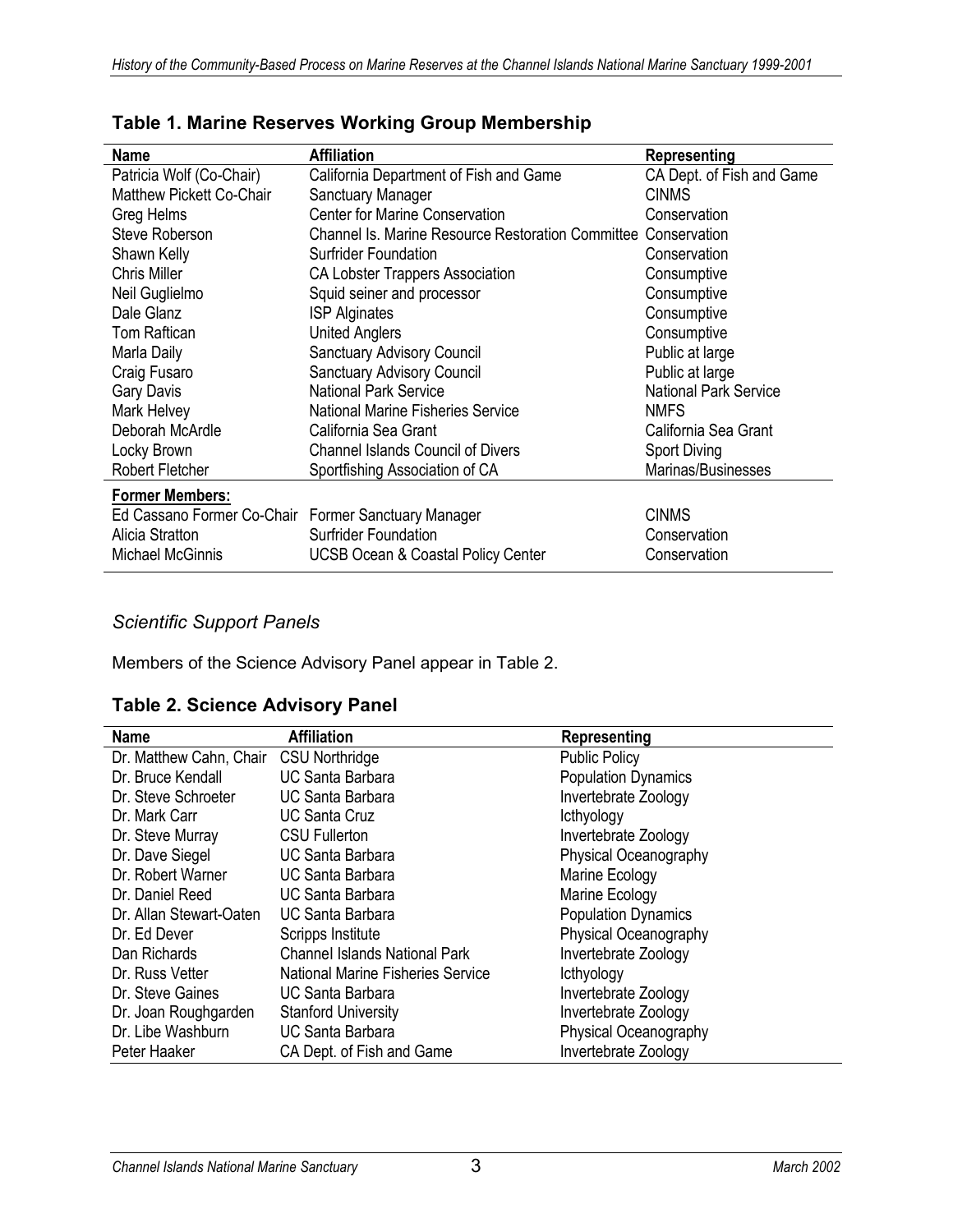Science Panel members were selected by the Sanctuary Advisory Council using the following criteria: (1) local knowledge, (2) no published "agenda" on reserves, (3) breadth of disciplines, (4) geographic and institutional balance, (5) consideration of involvement with the NCEAS Reserve Theory Working Group, and (6) time available.

The Socio-Economic Panel collected and synthesized existing studies, records of catch or harvest, and other public information sources, as well new economic data. The Panel conducted an economic impact analysis study to show the MRWG the estimated impacts of various marine reserves scenarios. Members of the Socio-Economic Panel are listed in Table 3.

| <b>Name</b>         | <b>Affiliation</b>                  | Representing                  |
|---------------------|-------------------------------------|-------------------------------|
| Dr. Bob Leeworthy   | <b>NOAA Special Projects Office</b> | <b>Commercial Fisheries</b>   |
| <b>Peter Wiley</b>  | <b>NOAA Special Projects Office</b> | <b>Recreational Fisheries</b> |
| Dr. Charles Kolstad | <b>UC Santa Barbara</b>             | <b>Charter/Party Boats</b>    |
| Dr. Craig Barilotti | Sea Foam Enterprises                | <b>Commercial Fisheries</b>   |
| Dr. Carolyn Pomeroy | <b>UC Santa Cruz</b>                | <b>Squid Fishery</b>          |

## **Table 3. Socio-Economic Panel**

### *Public Input*

In the process of developing a recommendation, the MRWG met monthly for 22 months to develop consensus and to receive, weigh and integrate advice from its technical advisors (Science Advisory Panel and Socioeconomic Panel) and from the general public. To facilitate public participation, the MRWG sponsored three large public forums in Santa Barbara and Oxnard. Additionally, the Sanctuary Advisory Council hosted over a dozen public meetings in Ventura and Santa Barbara Counties. Upon receipt of the MRWG's work the Sanctuary Advisory Council hosted two additional public meetings and an evening public forum. **Table 4** summarizes public meetings held throughout the MRWG process.

In addition to hosting public meetings, the MRWG process generated a lot of public comments. The majority of the comments that were mailed, e-mailed or faxed were sent to the offices of the Channel Islands National Marine Sanctuary. As of the last month of the MRWG's deliberations, the summary of comments received was as follows:

As of May 15, 2001, the Channel Islands National Marine Sanctuary and California Department of Fish and Game received 9,161 public comments on the Channel Islands Marine Reserves Process. Public comments have been submitted as electronic mail, phone messages, letters, postcards, faxes, and comment forms during the monthly public meetings and forums.

There were 564 comments received in opposition to the establishment of marine reserves. Some of these comments suggested that no reserves be designated, while others called for reducing reserve size (e.g. not larger than 20%, 10%, 5%, etc.). Many comments supported restricting commercial fishing but not sportfishing or diving.

There were 8,597 comments received in support of establishing marine reserves in the Channel Islands National Marine Sanctuary. The majority suggested that at least 30% and up to 50% of the current sanctuary should be set aside in reserves to protect and replenish marine ecosystems.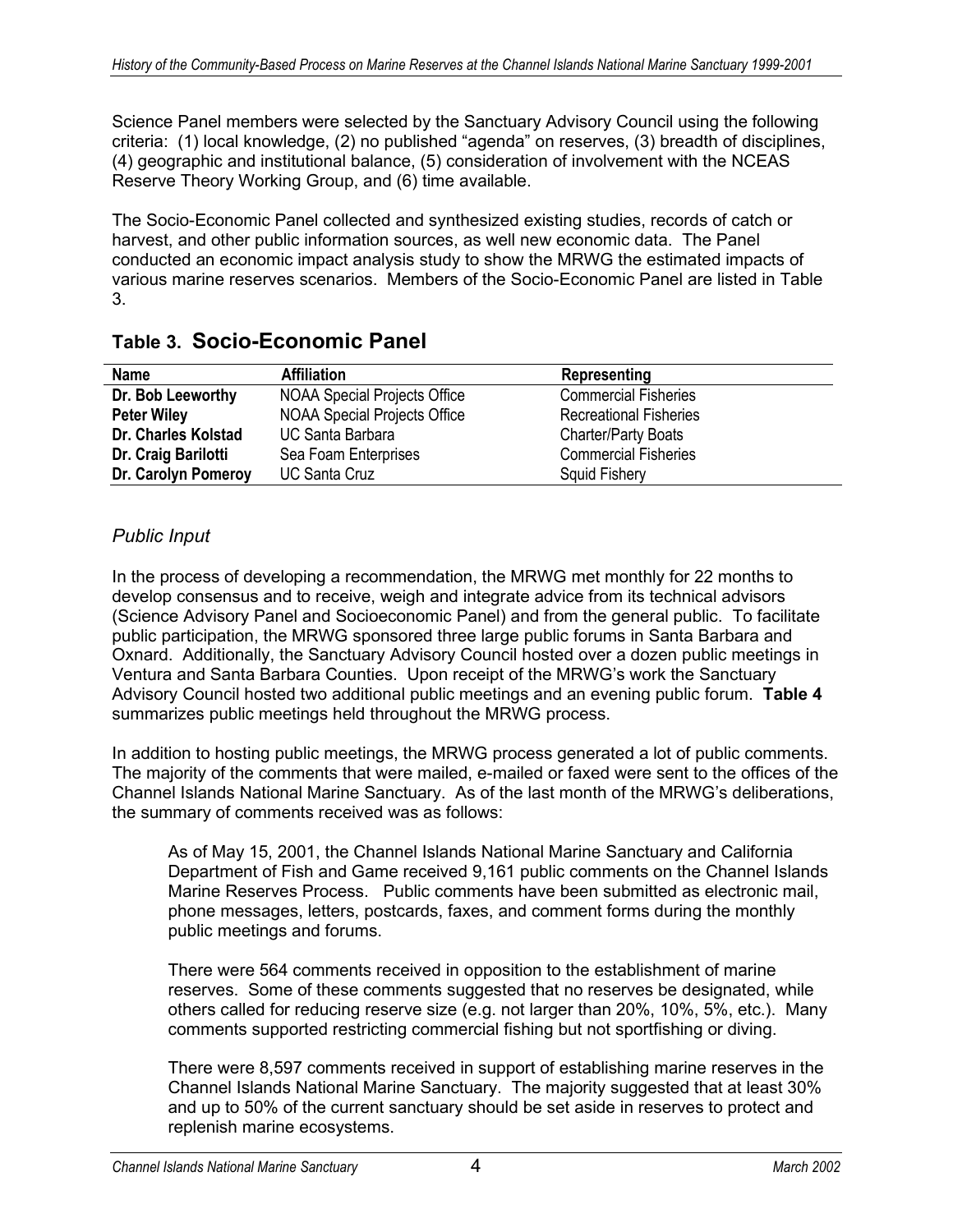Overall, 6% of the comments are in opposition to marine reserves (or less than a particular %) and 94% are in support of marine reserves. The majority of opposition comments came from within the tri-county region, with a few coming from other location within the state. Supportive comments came mostly from within the local area and the state. The balance of comments came from 46 states, and three foreign countries. Mass-or form mailings of letters, electronic mail and postcards were received and reflect both supporting and opposing viewpoints.

Throughout the MRWG process, the full collection of comments received was housed at the Channel Islands National Marine Sanctuary office and made available to MRWG members. Additionally, the public comments provided at meetings were summarized by staff and shared with members of the MRWG for their consideration.

| <b>Community Group</b>                | <b>Meeting</b>   | <b>Major Meeting Topics</b>                                                                                  |
|---------------------------------------|------------------|--------------------------------------------------------------------------------------------------------------|
|                                       | <b>Dates</b>     |                                                                                                              |
| Sanctuary Advisory Council (SAC)      | June 19, 2001    | SAC marine reserves deliberation - forwarded recommendation to Manager                                       |
| SAC Fishing Working Group             | June 16, 2001    | Fishing Working Group updates and suggestions for Marine Reserves Process                                    |
| Marine Reserves Working Group &       | May 23, 2001     | Transmission of final MRWG work to the Sanctuary Advisory Council;                                           |
| Sanctuary Advisory Council (SAC)      |                  | Marine Reserves Public Forum - Approximately 300 in attendance                                               |
| <b>Conservation Working Group</b>     | May 21, 2001     | Conservation Working Group updates and suggestions for Marine Reserves Process                               |
| Marine Reserves Working Group         | May 16, 2001     | Final MRWG meeting; agreements on a recommendation to the SAC                                                |
| <b>SAC Fishing Working Group</b>      | May 14, 2001     | Fishing Working Group updates and suggestions for Marine Reserves Process                                    |
| Marine Reserves Working Group         | April 18, 2001   | Developing a Preferred Reserve network option                                                                |
| Marine Reserves Working Group         | March 21, 2001   | Presentations from Science and Economic Panels and                                                           |
|                                       |                  | Evening Public Forum - Approximately 300 in attendance                                                       |
| Sanctuary Advisory Council (SAC)      | March, 14, 2001  | Sanctuary Advisory Council Marine Reserves Process update                                                    |
| <b>SAC Conservation Working Group</b> | March 12, 2001   | Conservation Working Group updates and suggestions for Marine Reserves Process                               |
| Marine Reserves Working Group         | Feb. 21, 2001    | Developed Marine Reserve Scenarios                                                                           |
| Marine Reserves Working Group         | Feb. 15, 2001    | Dealt with Unresolved Issues                                                                                 |
| Sanctuary Advisory Council (SAC)      | Feb. 9, 2001     | Sanctuary Advisory Council Marine Reserves Working Group update                                              |
| <b>SAC Conservation Working Group</b> | Jan. 16, 2001    | Conservation Working Group updates and suggestions for Marine Reserves Process                               |
| Marine Reserves Working Group         | Jan. 16, 2001    | Discussion with Science and Socioeconomic Panels                                                             |
| Marine Reserves Working Group         | Dec. 14, 2000    | Reached closure on Goals and Objectives, developed questions for technical panels                            |
| Sanctuary Advisory Council (SAC)      | Nov. 16, 2000    | Marine Reserves Working Group report and update on Marine Reserves Process                                   |
| Marine Reserves Working Group         | Nov. 15, 2000    | MRWG revised work on Goals and Objectives                                                                    |
| SAC Conservation Working Group        | Nov. 14, 2000    | Conservation Working Group updates and suggestions for Marine Reserves Process                               |
| Marine Reserves Working Group         | Oct. 18, 2000    | MRWG revised work on goals and objectives                                                                    |
| Marine Reserves Working Group         | Oct. 12, 2000    | MRWG Public Forum - Approximately 300 in attendance                                                          |
| Marine Reserves Working Group         | Sept 26-27, 2000 | Received Socio-Economic and Science Panel data and recommendations; Crafted preliminary<br>reserve scenarios |
| Sanctuary Advisory Council (SAC)      | Sept 20, 2000    | Sanctuary Advisory Council Marine Reserves Working Group Report                                              |
| Marine Reserves Working Group         | Aug. 22, 2000    | Discussed data, worked on Goals and Objectives                                                               |
| Marine Reserves Working Group         | July 18, 2000    | Re-worked Goals and objectives, Science panel progress, refined overall process                              |
| Marine Reserves Working Group         | June 22, 2000    | Adopted Goals and Objectives (first time); Discussed data needs                                              |
| Marine Reserves Working Group         | June 8, 2000     | MRWG Development of Goals and Objectives                                                                     |
| Sanctuary Advisory Council (SAC)      | April 19, 2000   | Marine Reserves Science Panel, Socio Economic Panel and Working Group updates                                |
| Marine Reserves Working Group         | April 13, 2000   | Data needs discussion, set future process                                                                    |
| Marine Reserves Working Group         | March 16, 2000   | Task groups, Goals and Objectives                                                                            |
| Sanctuary Advisory Council (SAC)      | March 15, 2000   | Marine Reserves Working Group and Marine Reserves Process Update                                             |
| Marine Reserves Working Group         | Feb. 23, 2000    | Response to Science Panel, worked on goals and objectives                                                    |
| Marine Reserves Working Group         | Jan. 20, 2000    | MRWG Public Forum - Approximately 200 in attendance                                                          |
| Marine Reserves Working Group         | Jan 10-11, 2000  | Joint meeting with Science and Socio economic panels, crafted goals & objectives                             |
| Marine Reserves Working Group         | Dec. 9, 2000     | Presentation from MWRG members regarding major issues                                                        |
| Sanctuary Advisory Council (SAC)      | Nov. 18, 1999    | Marine Reserves Science Panel, Socio Economic Panel and Working Group updates                                |
| Marine Reserves Working Group         | Nov. 10, 1999    | Discussed revisions and finalized ground rules                                                               |
| Marine Reserves Working Group         | Oct. 21, 1999    | Adopted draft ground rules                                                                                   |

#### **Table 4.** Public Meetings, Marine Reserves Process, March 1999 – June, 2001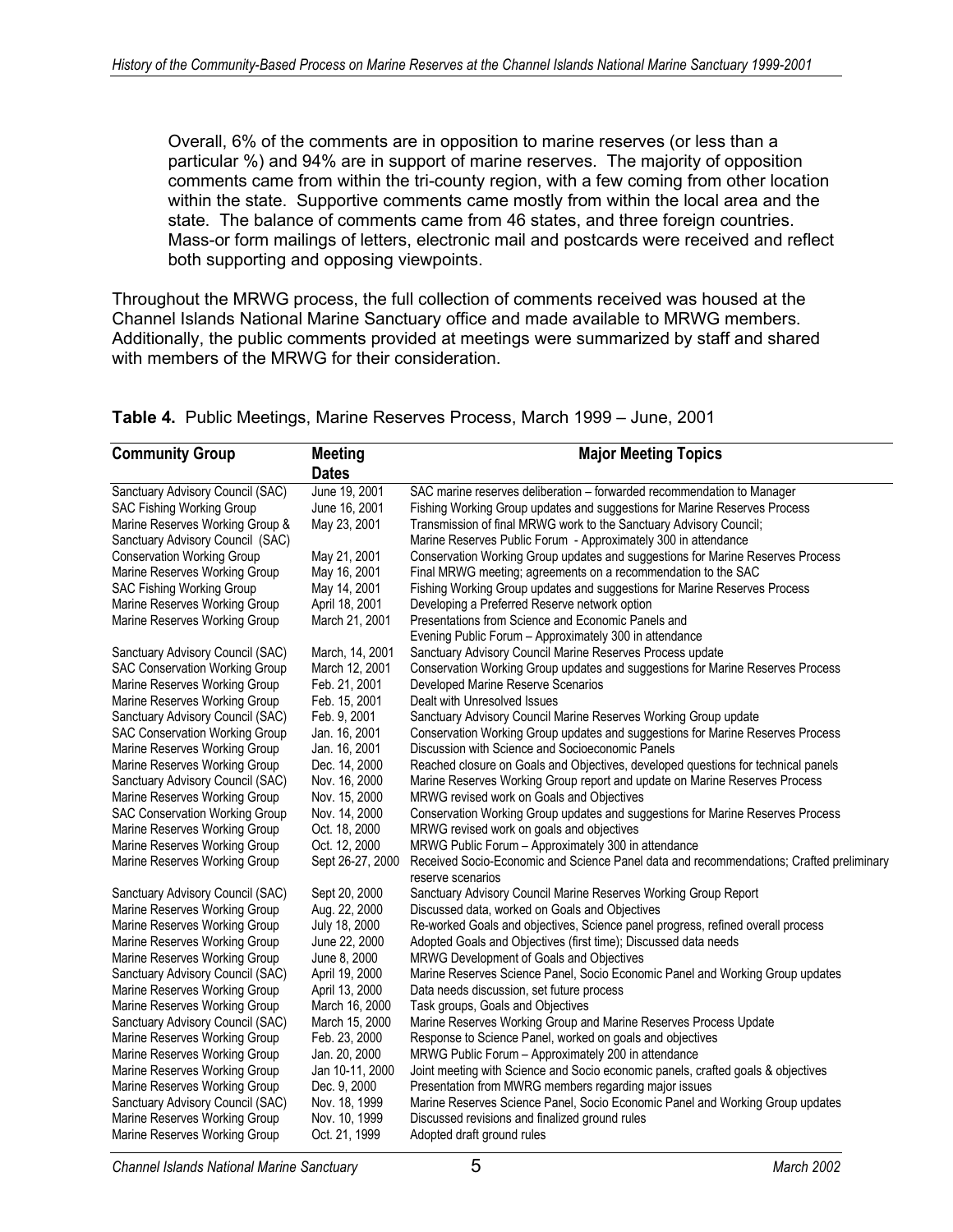| <b>Community Group</b>           | <b>Meeting</b><br><b>Dates</b> | <b>Major Meeting Topics</b>                                                   |
|----------------------------------|--------------------------------|-------------------------------------------------------------------------------|
| Sanctuary Advisory Council (SAC) | Oct. 5, 1999                   | Sanctuary Advisory Council Marine Reserves Update                             |
| Sanctuary Advisory Council (SAC) | July 22, 1999                  | Sanctuary Advisory Council Marine Reserves Update                             |
| Marine Reserves Working Group    | July 7, 1999                   | Introduction to the issue and proposed process                                |
| Sanctuary Advisory Council (SAC) | May 20, 1999                   | Initial Development of Marine Reserve Working Group and Science Panel         |
| Sanctuary Advisory Council (SAC) | March, 25, 1999                | Sanctuary Advisory Council update on Marine Reserve issue and SAC opportunity |

### *Seeking Consensus*

The MRWG agreed to work together by using a professionally facilitated consensus-based approach requiring that the legitimate concerns of all members be satisfactorily addressed before the group as a whole could reach agreement. Consensus is a process used to reach the highest level of agreement without dividing the participants into factions. Everyone on the MRWG utilized their best efforts to craft agreements that balanced the achievement of a set of explicit goals and objectives that were developed in response to a problem statement that guided the group as a whole. Therefore, the areas of agreement reached by the Marine Reserve Working Group represent the achievement of consensus, which by the group's definition meant that each member could state that "whether or not I prefer this decision above all others, I will support it because it was reached fairly and openly."

The MRWG's choice to work toward consensus was one important process element among a larger set of guidelines contained within a set of ground rules. Process ground rules were originally introduced by the group's facilitation team, and subsequently refined and adopted by the MRWG. These ground rules, which are available on line at: www.cinms.nos.noaa.gov, provided specific protocols and clarity on the group's mission, decision-making process, roles and responsibilities, handling of public participation, media interactions, and other elements.

### *MRWG Mission*

Very early in the community process, the MRWG agreed by consensus on the following mission statement:

*Using the best ecological and socioeconomic and other available information, the Marine Reserve Working Group (MRWG) will collaborate to seek agreement on a recommendation to the Sanctuary Advisory Council regarding the potential establishment of marine reserves[1](#page-5-0) within the Channel Islands National Marine Sanctuary area.*

### *Understanding the Problem*

Fundamental to the MRWG's ability to develop goals, objectives, maps, and implementation recommendations was their consensus agreement on the following problem statement:

*The urbanization of southern California has significantly increased the number of people visiting the coastal zone and using its resources. This has increased human demands on the ocean, including commercial and recreational fishing, as well as wildlife viewing and* 

<span id="page-5-0"></span> $1$  A marine reserve was defined by the Marine Reserves Working Group as a "No Take" zone.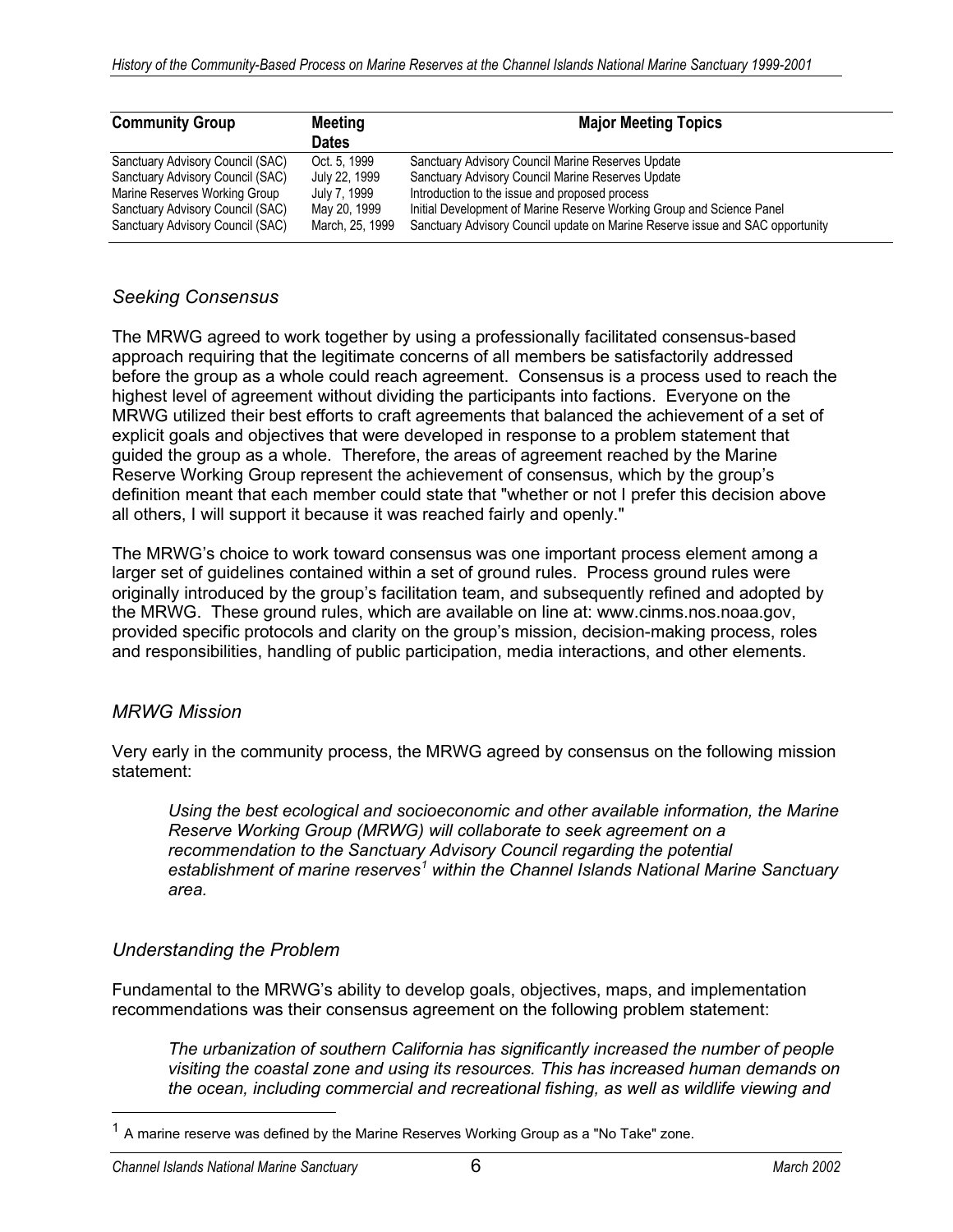*other activities. A burgeoning coastal population has also greatly increased the use of our coastal waters as receiving areas for human, industrial, and agricultural wastes. In addition, new technologies have increased the efficiency, effectiveness, and yield of sport and commercial fisheries. Concurrently there have been wide scale natural phenomena such as El Nino weather patterns, oceanographic regime shifts, and dramatic fluctuations in pinniped populations.*

*In recognizing the scarcity of many marine organisms relative to past abundance, any of the above factors could play a role. Everyone concerned desires to better understand the effects of the individual factors and their interactions, to reverse or stop trends of resource decline, and to restore the integrity and resilience of impaired ecosystems.*

*To protect, maintain, restore, and enhance living marine resources, it is necessary to develop new management strategies that encompass an ecosystem perspective and promote collaboration between competing interests. One strategy is to develop reserves where all harvest is prohibited. Reserves provide a precautionary measure against the possible impacts of an expanding human population and management uncertainties, offer education and research opportunities, and provide reference areas to measure non-harvesting impacts.*

### *Goals and Objectives*

The MRWG worked for many months to define a set of agreed-upon expectations for the marine reserves. In achieving a consensus agreement on a set of goals and objectives, the MRWG was then better able to proceed with negotiations. Additionally, the definition of goals and objectives provided guidance needed by the Science Advisory Panel, a SAC-appointed technical advisory group to the MRWG. The MRWG's goals and objectives for marine reserves are presented in Table 5.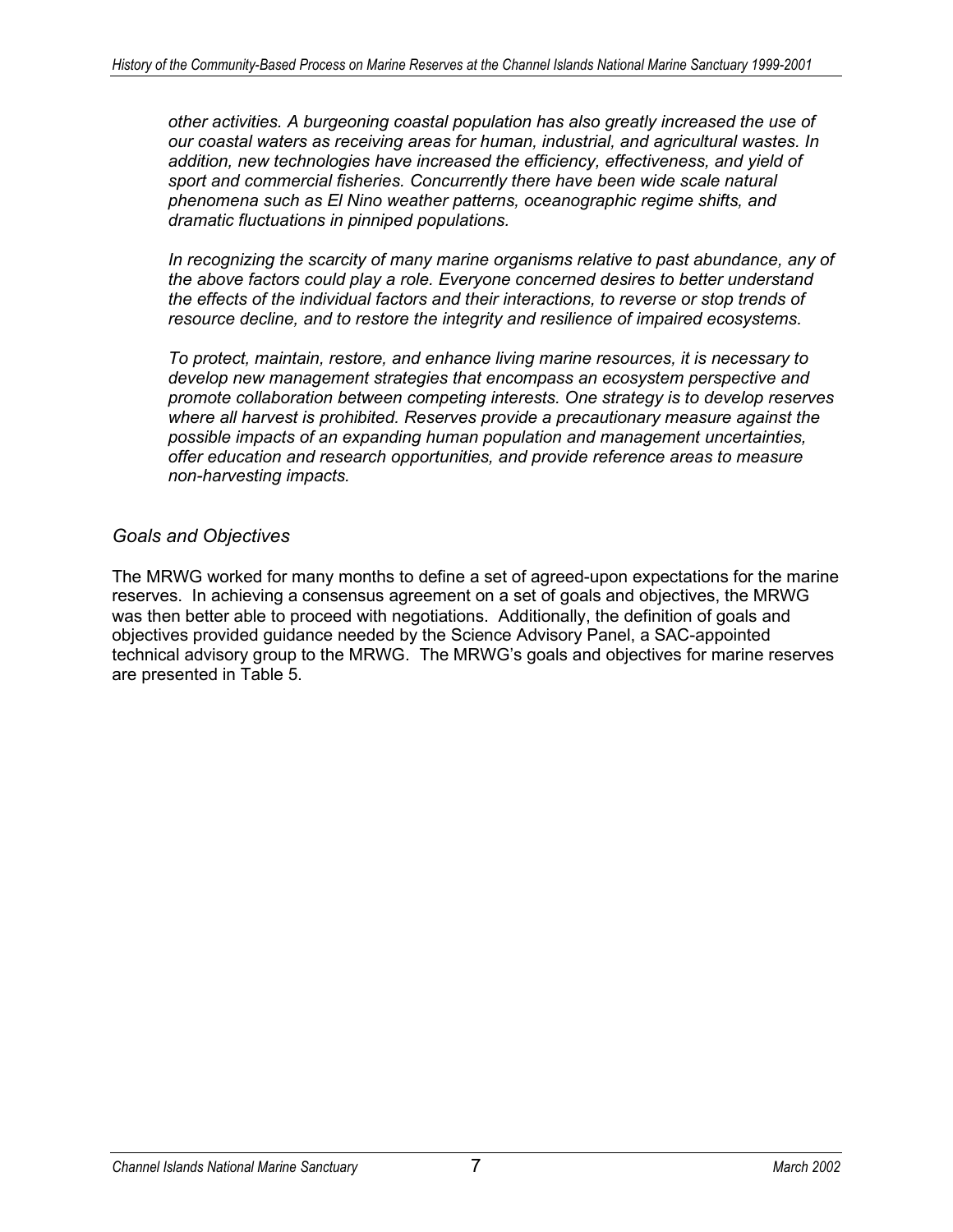| Goal                              | <b>Objectives for Marine Reserves in the Channel Islands</b>                                   |
|-----------------------------------|------------------------------------------------------------------------------------------------|
| <b>Ecosystem Biodiversity</b>     | 1.<br>To include representative marine habitats, ecological processes, and populations of      |
| Goal                              | interest.                                                                                      |
| To protect representative         | 2.<br>To identify and protect multiple levels of diversity (e.g. species, habitats,            |
| and unique marine                 | biogeographic provinces, trophic structure).                                                   |
| habitats, ecological              | To provide a buffer for species of interest against the impacts of environmental<br>3.         |
| processes, and                    | fluctuations.                                                                                  |
| populations of interest.          | To identify and incorporate representative and unique marine habitats.<br>4.                   |
|                                   | To set aside areas which provide physical, biological, and chemical functions.<br>5.           |
|                                   | 6.<br>To enhance long-term biological productivity.                                            |
|                                   | 7.<br>To minimize short-term loss of biological productivity.                                  |
|                                   |                                                                                                |
| Socio-Economic Goal               | To provide long-term benefits for all users and dependent parties.<br>1.                       |
| To maintain long-term             | 2.<br>To minimize and equitably share short-term loss in activity for all users and            |
| socioeconomic viability           | dependent parties.                                                                             |
| while minimizing short-           | 3.<br>To maintain the social and economic diversity of marine resources harvest by             |
| term socioeconomic                | equitably sharing the loss of access to harvest grounds among all parties to the               |
| losses to all users and           | extent practical when designing reserves.                                                      |
| dependent parties.                | To address unavoidable socioeconomic losses created by reserve placement<br>4.                 |
|                                   | through social programs and management policy.                                                 |
|                                   |                                                                                                |
| <b>Sustainable Fisheries Goal</b> | To increase abundance, distribution, reproductive capacity and individual sizes of<br>1.       |
| To achieve sustainable            | harvested populations within marine reserves in the Channel Islands region.                    |
| fisheries by integrating          | 2.<br>To facilitate rebuilding and sustaining harvested populations.<br>3.                     |
| marine reserves into              | To enhance spillover into non-reserve areas.                                                   |
| fisheries management.             | 4.<br>To establish a recognition program for sustainable fisheries in the Channel Islands      |
|                                   | region.                                                                                        |
| Natural and Cultural              | To conserve exceptional ecological and cultural resources that stimulate and<br>1.             |
| Heritage                          | encourage human interaction with the marine environment and promote recreational               |
| To maintain areas for             | activities.                                                                                    |
| visitor, spiritual, and           | 2.<br>To conserve outstanding areas that encompass seascape, adjoining coastal                 |
| recreational opportunities        | landscapes, or possesses other scenic or visual qualities.                                     |
| which include cultural and        | 3.<br>To maintain submerged remnants of past life that are of special historical, cultural,    |
| ecological features and           | archeological, or paleontological value.                                                       |
| their associated values.          | To maintain areas of particular importance that support traditional non-consumptive<br>4.      |
|                                   | uses.                                                                                          |
|                                   | To maintain opportunities for outdoor recreation as well as the pursuit of activities of<br>5. |
|                                   | a spiritual or aesthetic nature.                                                               |
|                                   | To facilitate ease of access to natural features without compromising their value or<br>6.     |
|                                   | uniqueness.                                                                                    |
|                                   |                                                                                                |
| <b>Education Goal</b>             | To develop and distribute offsite interpretations and displays allowing indirect<br>1.         |
| To foster stewardship of          | observation, study and appreciation of marine resources.                                       |
| the marine environment by         | To provide current pamphlets, project ideas and worksheets for use on and offsite.<br>2.       |
| providing educational             | 3.<br>To promote personal and organized visits for direct observation and study.               |
| opportunities to increase         | To link monitoring and research projects to support classroom science curriculum.<br>4.        |
| awareness and encourage           |                                                                                                |
| responsible use of                |                                                                                                |
| resources.                        |                                                                                                |

## **Table 5**. **MRWG-Adopted Goals and Objectives for Marine Reserves**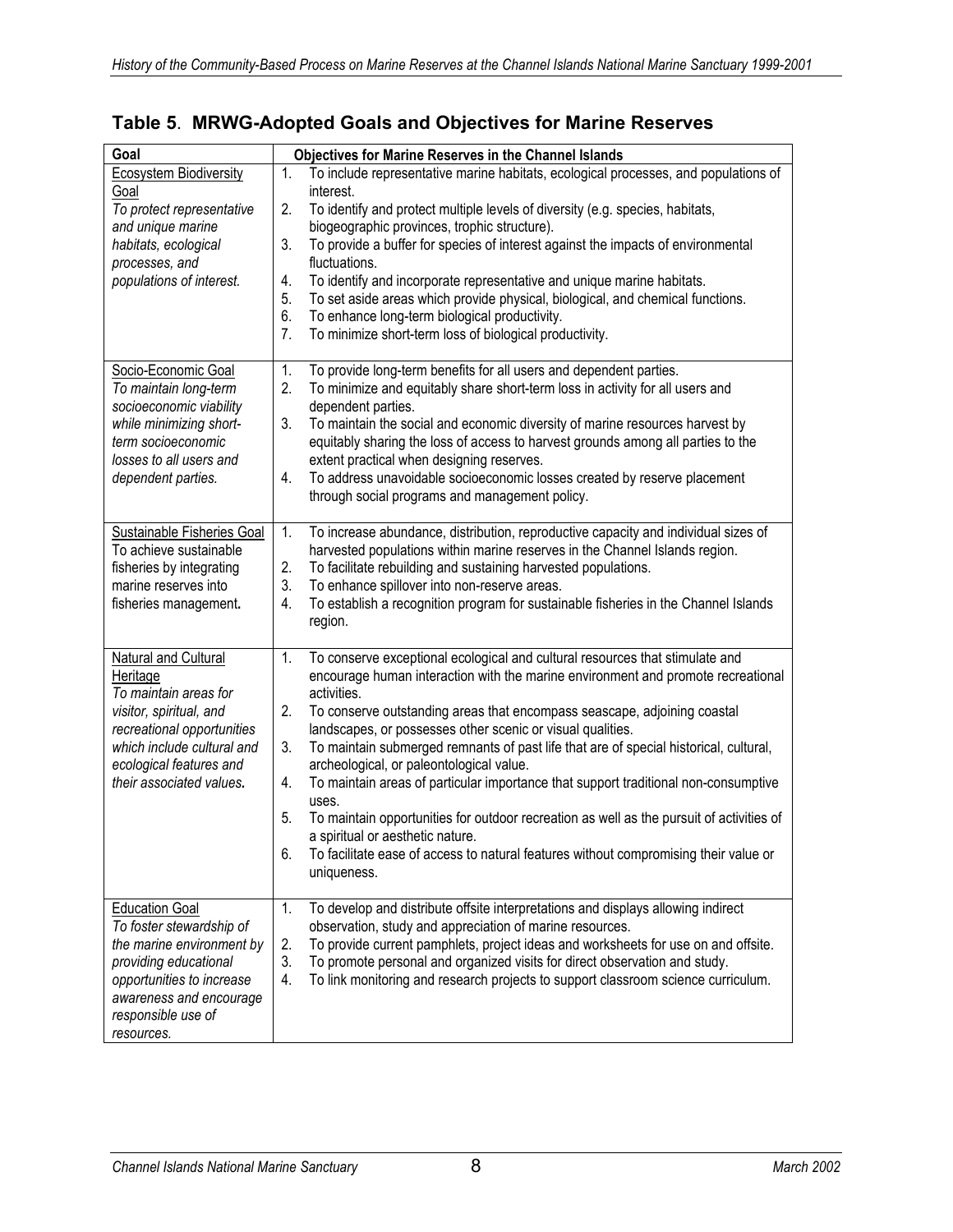### *Implementation Recommendations*

Along with a well-thought set of goals and objectives, another valuable MRWG outcome that was reached by consensus was a set of recommendations for successful implementation and management of marine reserves. The MRWG spent ample time developing specific recommendations on how a system of marine reserves should be enforced, monitored, support educational goals, involve the community, and generally administered. These implementation recommendations are presented here.

### **Table 6. MRWG Implementation Recommendations**

#### **MRWG Implementation Recommendations Monitoring, Evaluation, and Assessment Recommendations** Purpose: 1. To understand ecosystem functions in order to distinguish natural processes from human impacts; 2. To monitor and evaluate the short- and long-term effectiveness of reserves for managing living marine resources including harvested populations; 3. To widely publicize the results of findings of monitoring and evaluation efforts. *For Biodiversity*  1. Design reserves that will be tractable for monitoring of biological and physical processes; 2. Establish long-term monitoring of ecological patterns and processes in, adjacent to, and distant from marine reserves; 3. Evaluate short- and long-term differences between reserve and non-reserve areas; 4. Study the effects of marine mammal predation on marine populations in, adjacent to and distant from reserves; 5. Provide for water quality testing near and distant from reserves; 6. Monitor ecosystem structure and functioning along gradients of human activities and impacts; 7. Develop methods for evaluating ecosystem integrity. *For Fisheries Management*  1. Evaluate the short- and long-term effectiveness of reserves as an integrated fisheries management tool; 2. Develop and adopt a monitoring, evaluation and data management plan for goals and objectives that explicitly contribute to "adaptive management"; 3. Provide long-term continuity in effort, expertise, and funding during reserve monitoring and evaluation; 4. Establish long-term resource monitoring programs in, adjacent to, and distant from reserves; 5. Monitor impacts of reserves on commercial and recreational industries; 6. Provide for the systematic study of near shore species, including (1) larval export, (2) adult migration, (3) relative abundance, (4) size-frequency distributions, and (5) other topics of interest, for stock assessment purposes; 7. Monitor reserves to test their ability to: **Fighter 1** replenish and recover marine populations of interest including harvested populations; ■ export larvae and adult individuals to areas outside reserve boundaries;<br>■ document changes of catch characteristics of users adjacent to and dista document changes of catch characteristics of users adjacent to and distant from reserves; study and evaluate the effects of predators on marine populations in, adjacent to, and distant from reserves. *For Socioeconomic Impacts* 1. Provide an opportunity to monitor and evaluate the benefits and impacts to all users and dependent parties inside, adjacent to, and distant from reserves.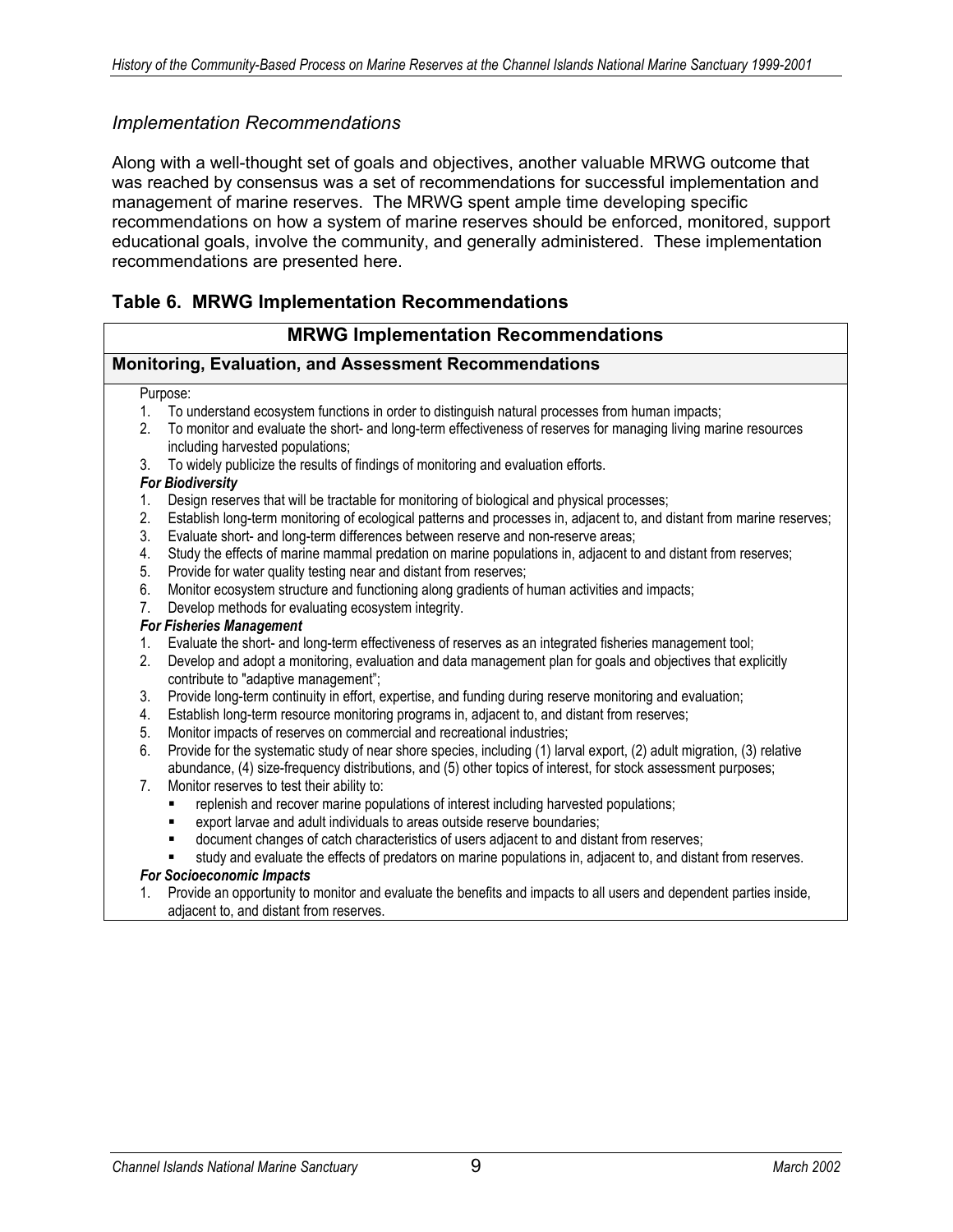#### **Reserve Administration Recommendations**

Purpose: To effectively respond to the "Problem Statement" and achieve the goals and objectives of this program of marine reserves through:

- 1. Effective agency coordination and accountability
- 2. Adequate funding
- 3. Appropriate enforcement practices
- 4. Community oversight
- 5. Data management

#### *Agency Coordination and Accountability*

- 1. Create and adopt interagency Memoranda of Understanding (MOU), Memoranda of Agreement (MOA), or other means to memorialize agency commitment to the marine reserves program by the California DFG, CINMS, NMFS, FWS and NPS and other responsible agencies with jurisdiction.
- 2. Develop procedures to insure and maintain consistent interpretation, application and enforcement of regulations across agencies.
- 3. Continue efforts to protect the intent of these reserves from outside intervention and changes.

#### *Funding*

- 1. Develop cooperative interagency agreements (among CINMS, CINP, DFG and NMFS, and other agencies) to seek and commit annual funding and other in-kind assistance to support reserve administration.
- 2. Provide operational support and seek a dedicated funding stream to implement and maintain: marine reserve design, research, monitoring, and evaluation.
- 3. Develop a protocol in which each agency annually reports its contributions to the CINMS or other designated "lead" agencies reserve administration.
- 4. Explore the utilization of non-profit, research, and academic organizations and other implementation strategies as methods of institutionalizing long-term program funding.

#### *Enforcement*

- 1. Develop an enforcement Memorandum of Understanding (MOU) and cooperative interagency enforcement plan with the NMFS, DFG, CINP, CINMS, and Coast Guard.
- 2. Design clear and discernable reserve boundaries.
- 3. Enlist community participation in marine reserve management and enforcement in order to maximize the costeffectiveness of the enforcement program.
- 4. Provide operational support and seek a dedicated funding stream to maintain an active presence on the water and in the air.
- 5. Develop explicit regulations and restriction that are clear and consistently interpreted.
- 6. Use "state of the art" enforcement resources, reserve dedicated officers, and vessels.

#### *Community Oversight*

Convene a standing community oversight committee to review implementation, the effectiveness of reserve administration and monitoring, and to ensure that community concerns can be expressed and addressed.

#### *Data Management*

- 1. Create and adopt interagency memoranda of understanding to define integrated management framework, responsibilities and accountability;
- 2. Seek commitments of adequate resources of time, funding, and expertise to assure adequate and ongoing monitoring, synthesis, interpretation, and reporting of information;
- 3. Undertake preliminary surveys to provide baseline information to gauge reserve performance;
- 4. Design monitoring strategies to produce definitive results through an explicit reporting process including clearly stated monitoring objectives to address priority issues, and quality assurance programs to ensure that type, amount, and quality of data meets research objectives;
- 5. Design a data management program that provides mechanisms to ensure data is processed, summarized, and reported to concerned individuals, organizations and agency representatives in an easily understood format on a regular (e.g., bi-annual) basis. Seek an ongoing funding base to maintain adequate data management capacity;
- 6. Design and implement a program for dissemination of information from ongoing studies in a useable and accessible format that can provide information for better environmental protection and management;
- 7. Design the monitoring and evaluation program with built in mechanisms for periodic review and that allows for program adjustments that are responsive when monitoring results or new information from other sources justifies program refinement.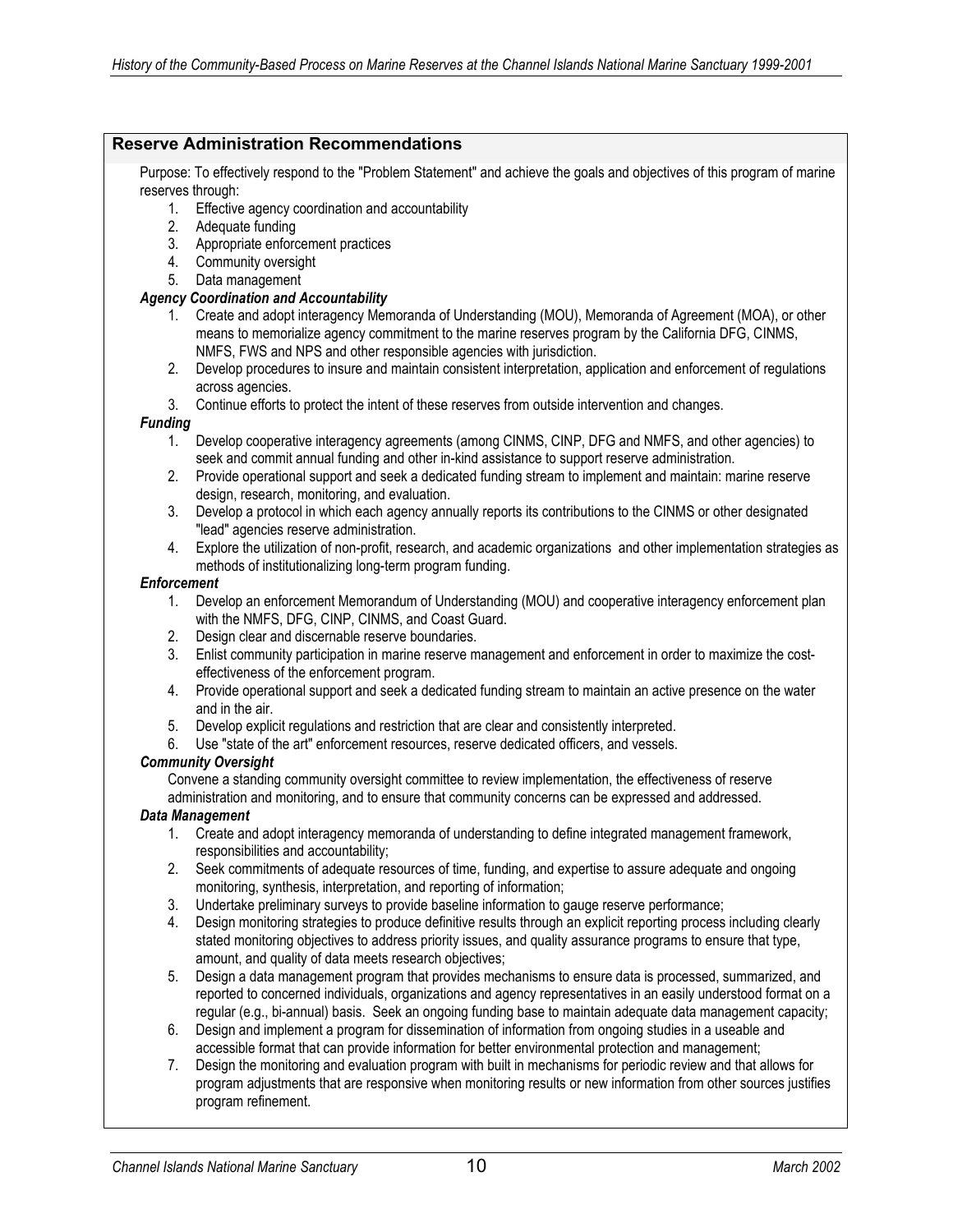#### **Education Recommendations**

- 1. Create an interagency (CINMS, DFG, FWS, NPS, NMFS) team of educators to create a coordinated plan for the development of interpretive programs, multimedia products, signs, brochures and curriculum materials related to marine reserves.
- 2. Develop a training program for staff and volunteers from the above agencies so that they have the tools and information they need to provide interpretation about marine reserves to the general public.
- 3. Integrate marine reserves educational materials into existing educational programs such as Sanctuary Naturalist Corps, Sanctuary Cruises, Great American Fish Count, etc.
- 4. Incorporate data from marine reserve research and monitoring projects into science curriculum materials and hold workshops to present this information to teachers.
- 5. Develop interagency Web site for Channel Islands Marine Reserves that is a portal to best available and most current information about marine reserves that could be used by the general public and school audiences.
- 6. Develop a program for organized public educational visits (such as diving, whale watching, nature photography, etc.) to marine reserves for direct observation and study.
- 7. Seek funding for interagency educational efforts described above.

### *MRWG Mapping Efforts*

Over the course of the nearly two-year process, the MRWG developed over thirty potential marine reserve network maps. Maps were developed using a state-of-the-art Geographic Information System integrated with the latest socio-economic and environmental data. Using habitat, fisheries and economic data collected at a 1 mile by 1 mile scale for the entire CINMS, this flexible tool allowed the MRWG to quickly see the conservation and economic value contained within any potential reserve area.

The MRWG's final map was developed at their last meeting in May of 2001 (Figure 2). This final map was a composite of two ideas that the group was not able to merge into one by consensus. It is extremely important to note that the final map does not reflect any consensus agreement by the MRWG. No party to the MRWG, including the agency representatives, had an option to simply settle on the "overlap" areas contained in the composite map and regard them as an acceptable option, because the MRWG as a whole did not agree to that by consensus.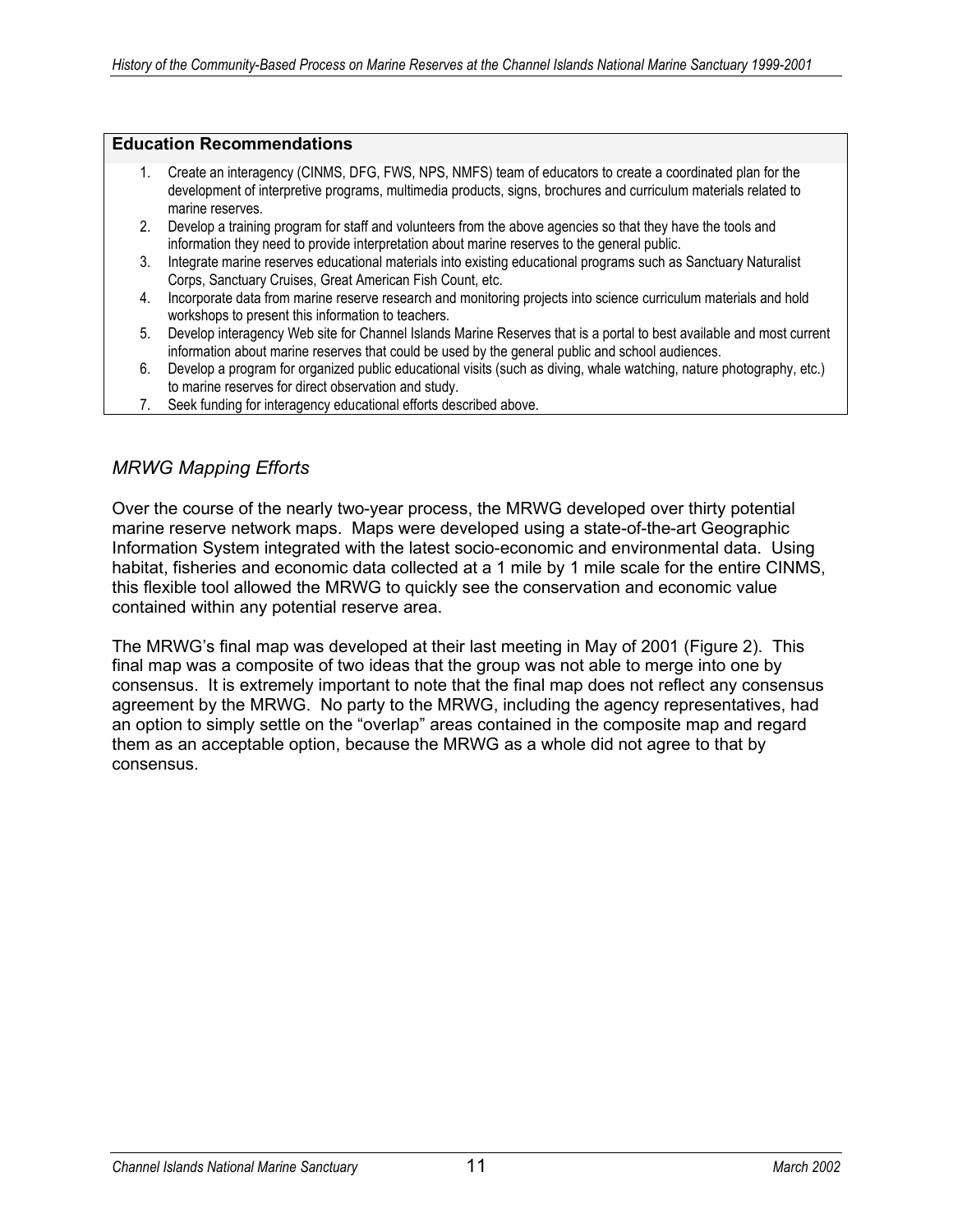

**Figure 2. Final MRWG Map**

## *MRWG Conclusion*

On May 16, 2001, the MRWG decided to end their work together. As directed by the ground rules, the MRWG agreed to forward all areas of consensus, non-agreement and the composite map to the Sanctuary Advisory Council.

## *Sanctuary Advisory Council handling of MRWG Results*

Following the completion of the MRWG's efforts in May 2001, the Channel Islands National Marine Sanctuary Advisory Council evaluated the MRWG's work and deliberated over the course of two public meetings and an evening public forum. The SAC then developed and forwarded a formal recommendation to the Sanctuary Manager concerning the Channel Islands marine reserves process. In their review of the MRWG's community-based process, the SAC issued the following statement on June 19, 2001:

*"The Channel Islands National Marine Sanctuary Advisory Council (SAC) commends the CINMS staff, Department of Fish and Game (DFG) and all participants of the MRWG, Science and Socio-Economic Panels on their efforts over the past two years. The SAC*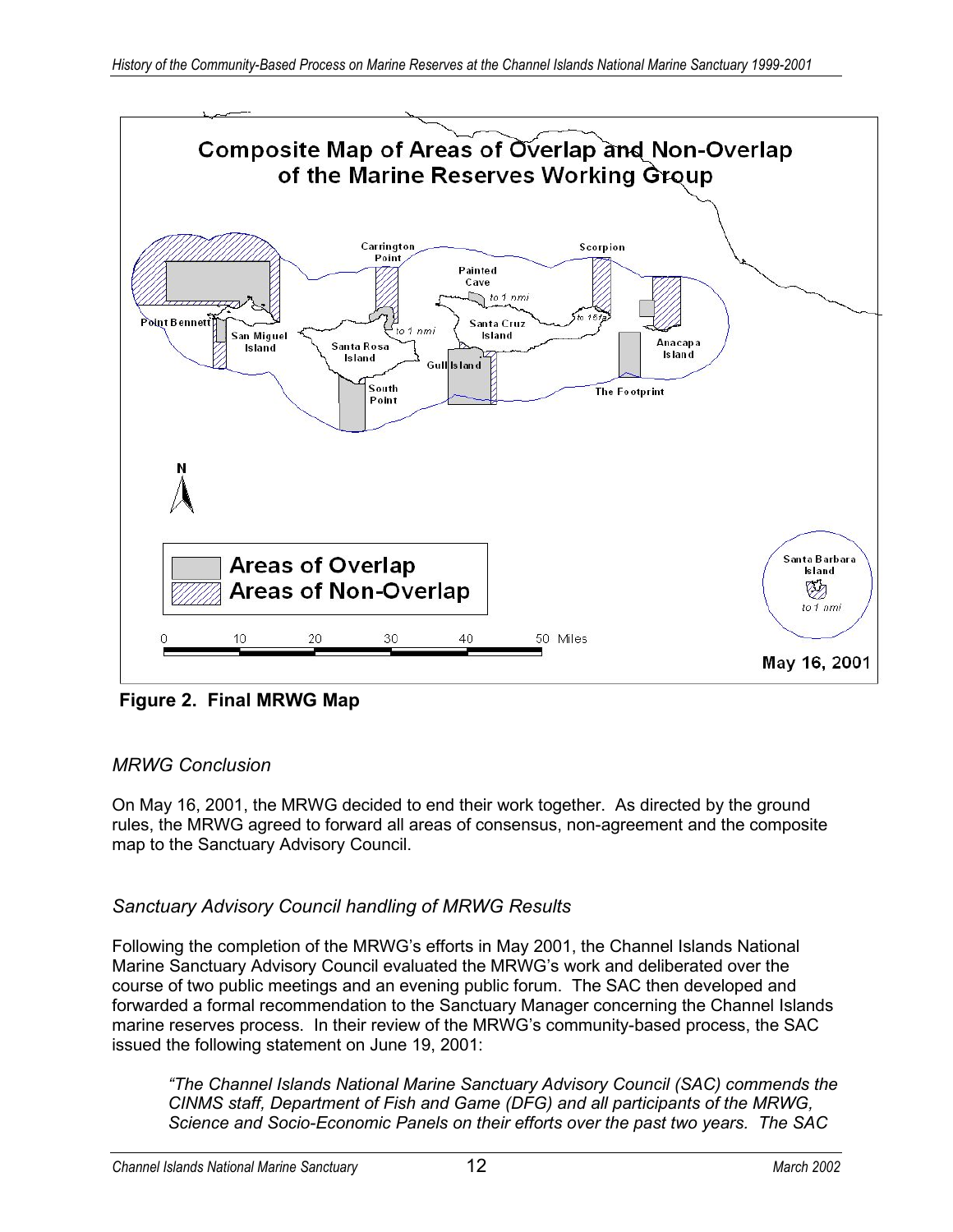*finds that the MRWG, in seeking consensus on marine reserves, developed scientific and socio-economic data that should be used and built upon in future consideration of such issues. The SAC finds that the MRWG process was open, inclusive and community based."* 

Based on an understanding of the areas of agreement and disagreement reached by the MRWG, awareness of the expert input and review provided by technical panels (Science Advisory Panel and Socioeconomic Panel), and in consideration of extensive public comment on the issue, the Sanctuary Advisory Council provided a specific recommendation to the Sanctuary Manager on June 19, 2001. By a vote of 17-1-1, the Sanctuary Advisory Council agreed to:

- *Formally transmit the full public record of the MRWG and the SAC regarding the development of reserves in the CINMS to the Sanctuary Manager;*
- *Charge the Sanctuary Manager and Department of Fish and Game staff to craft a final recommendation consistent with the Marine Reserve Working Group's consensus agreements for delivery to the Fish and Game Commission in August 2001;*
- *Request that the Sanctuary Manager and Department of Fish and Game work with the community to the maximum extent feasible in crafting this recommendation.*

### *Post-MRWG/SAC Agency Actions*

Following the SAC's advice, the Department and NOAA's CINMS worked in partnership to finish the work of the MRWG and develop a completed recommendation to provide to the Fish and Game Commission. In developing that recommendation, the Department and CINMS continued to work closely with stakeholders. The resulting recommendation was developed with the intent to address and reflect the goals, interests and perspectives drawn out through the MRWG process, and based upon the current status of State and Federal legislation, regulations and jurisdictions.

A working draft recommendation was sent to the SAC, MRWG members and local fishing and environmental groups for input. This draft was changed based on a variety of comments raised. Figure 3 shows the working draft. The top five comments for each constituency, ranked in their order of priority, and the Department of Fish and Game and Sanctuary's response follow the figure.

Top Priorities for Commercial Fishermen Addressed in the Preferred Alternative Priority 1:

- Reduce the size of Carrington Point SMR (Santa Rosa Island) on west and north sides to reduce impacts to commercial fisheries for lobster and urchin, and drift net fisheries. Action: The Carrington Point SMR was reduced by 0.5 miles on the west and north sides.
- Priority 2: Reduce the length of the South Point SMR (Santa Rosa Island) on south side to reduce impacts to prawn fishers. Action: The South Point SMR was reduced from 6 miles from the shore to 4 miles from shore.
- Priority 3: Remove the area from Abalone Point to East Point in the Skunk Point SMR (Santa Rosa Island) to reduce impacts to lobster, urchin, and nearshore livefish fisheries.

Action: The area between Abalone Point and East Point was removed from the Skunk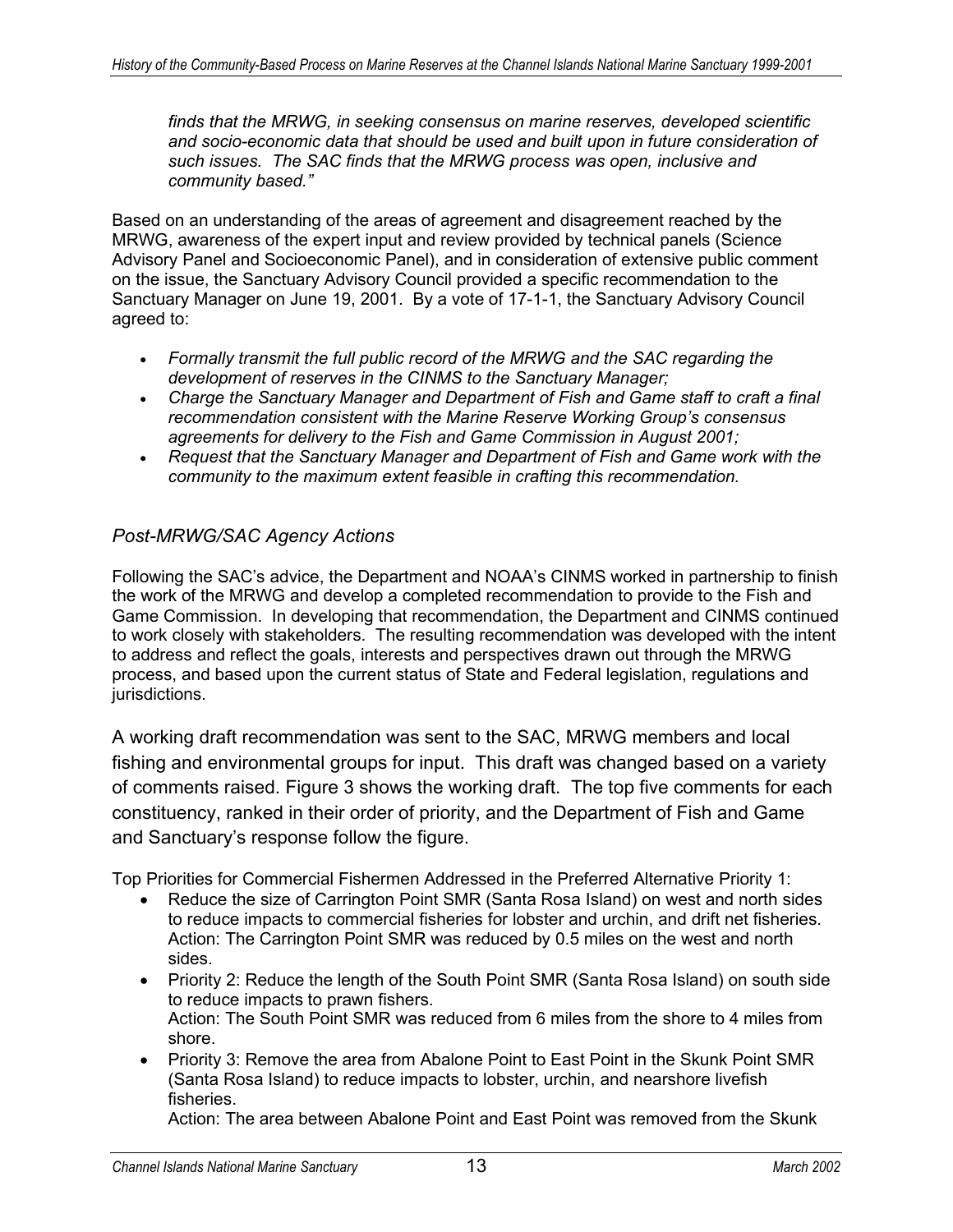Point SMR.

- Priority 4: Move the east boundary of the Gull Island SMR (Santa Rosa Island) west to reduce impacts to urchin and kelp fisheries. Action: The eastern boundary of the Gull Island SMR was moved 0.5 miles west to reduce impacts to urchin and kelp fisheries.
- Priority 5: Move the eastern boundary of the Harris Point SMR (San Miguel Island) west to Prince Island to reduce impact to crab fisheries. Action: The limited impact to commercial crab fisheries at the Harris Point SMR (3.7% or \$12,834/year) does not justify removing protection for nearshore habitats along the northeast side of San Miguel Island. No change was made to the Preferred Alternative at Harris Point.

Top Priorities for Recreational Fishermen Addressed in the Preferred Alternative

- Priority 1: Leave the south side of Anacapa Island open to recreational fishing. Action: The south side of Anacapa Island was left open to recreational and commercial fishers.
- Priority 2: Open the west side of Anacapa Island to recreational fishing for lobster and pelagic fish.

Action: A limited take area (West Anacapa SMCA) was established to allow recreational fishing for lobster and pelagic fish, and commercial fishing for lobster.

- Priority 3: Open Posa Anchorage (NW side of the Gull Island SMR, Santa Cruz Island). Action: Posa Anchorage was removed from the working draft to allow recreational and commercial fishing.
- Priority 4: Move Scorpion SMR west to reduce impacts to recreational fishers on the eastern tip of Santa Cruz Island. Action: The eastern boundary of Scorpion SMR was moved west to Little Scorpion Rock to reduce impacts to recreational fishers on the eastern tip of Santa Cruz Island.
- Priority 5: Open a portion of the Cowcod Closure around Santa Barbara Island to compensate for the impacts of placing a reserve in waters around Santa Barbara Island. Action: A large area (approximately 50 nmi2) on the northeast side of Santa Barbara Island, previously closed to fishing below 120 fathoms, was opened to all types of fishing.

Top Priorities for Environmental Organizations and Other Community Members

• Priority 1: Only 2.8 nm2 of kelp forest is protected in reserves in the Oregonian bioregion in the Draft. Additional kelp forest should be included in the final Recommended Alternative by extending the Judith Rock SMR eastward into the Tyler Bight, extending the South Point SMR to the west towards Bee Rock / Cluster point, adding reserve area in the Wycoff Ledge area, including a reserve area on the northwest portion of Santa Rosa Island (Talcott Shoals), and/or adding area to the west of the Carrington Point SMR. Incorporating these proposed changes is recommended to protect both the kelp itself and to harness it's widely acknowledged ecological services to a host of other organisms (including commercially valuable species). Action: It was not possible to increase the representation of kelp forest without greatly

increasing the economic impact to lobster and urchin fisheries.

• Priority 2: A very poor representation of kelp forest is included in the Draft for the East end of the Sanctuary. This deficit undermines confidence that the reserve network will perform optimally and produce the expected benefits to Sanctuary users and resources. Additional kelp forest should be included, by including part of the extensive reef at Sandstone Point on Santa Cruz Island, and/or by adding a reserve area at Cat Rock on Anacapa Island.